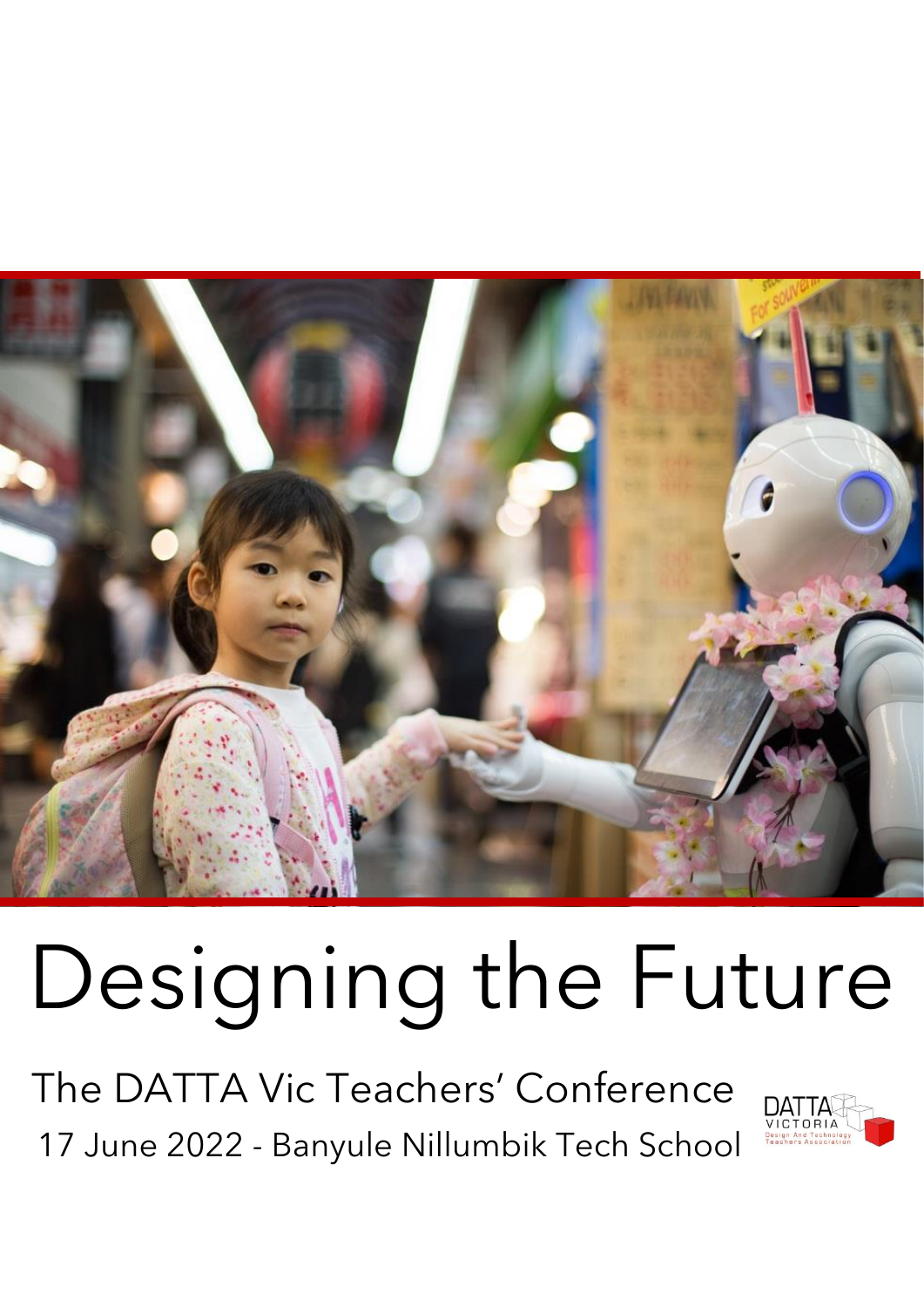## **Conference Welcome**



I'm delighted to welcome you to *Designing the Future*, DATTA Vic's first face-to-face conference since December 2019! It's fantastic that we can now get together to share ideas and discuss issues with our colleagues from throughout the state and beyond. Thanks to all our delegates, presenters, sponsors and trade exhibitors for coming together to make this a very special event, and a particular mention goes to our generous hosts Banuyle Nillumbik Tech School. We're grateful to have the use of your incredible facilities and the opportunity to work with your team to make this conference happen.

We're also delighted to welcome our *Teacher of the Year* Award Winners from 2020 to 2022 to a special presentation as we mark the achievements of an incredible group of educators who have gone above and beyond to engage their students. What a great way to celebrate a return to face-to-face professional learning!

*Travis Burroughs, DATTA Vic President*

## **Our Theme**

Our conference celebrates the power that design and engineering have to transform the future. Designers and engineers have the skills to turn products of the imagination into real-world innovation. Inventing tools, technologies, systems and environments for the betterment of humanity is a special task, and it's our job as educators to prepare our students to take on this role.

This inspiration for the event is *[Regenerating Australia](https://youtu.be/ggCNSlmSecI)*, a short film by the team behind the award-winning '2040'. Set on New Year's Eve 2029, a news anchor is ending the nightly bulletin with a look back at the decade 'that could be.' It imagines that Australia has transitioned to a fairer, cleaner, more sustainable economy. We see what a highspeed rail network connecting regional areas and cities would look like, what large scale renewable energy projects would do for hundreds of thousands of employees, and the impacts of landscapes coming to life when regenerative agriculture and reforestation programs



combine with Indigenous knowledge to bring more people back onto the land. It is the very essence of the concept of *Preferred Futures* that underpins our curriculum.

The conference begins with a screening of *Regenerating Australia* and continues with an inspiring keynote presentation and a range of engaging workshops and seminars. Our trade exhibition allows you to catch up on the latest education resources and new technologies, and there will be plenty of time to network with fellow educators. Whichever sessions you attend, we're certain you'll return to school with novel ideas, new skills and fresh passion for engaging young people in Design & Technologies education.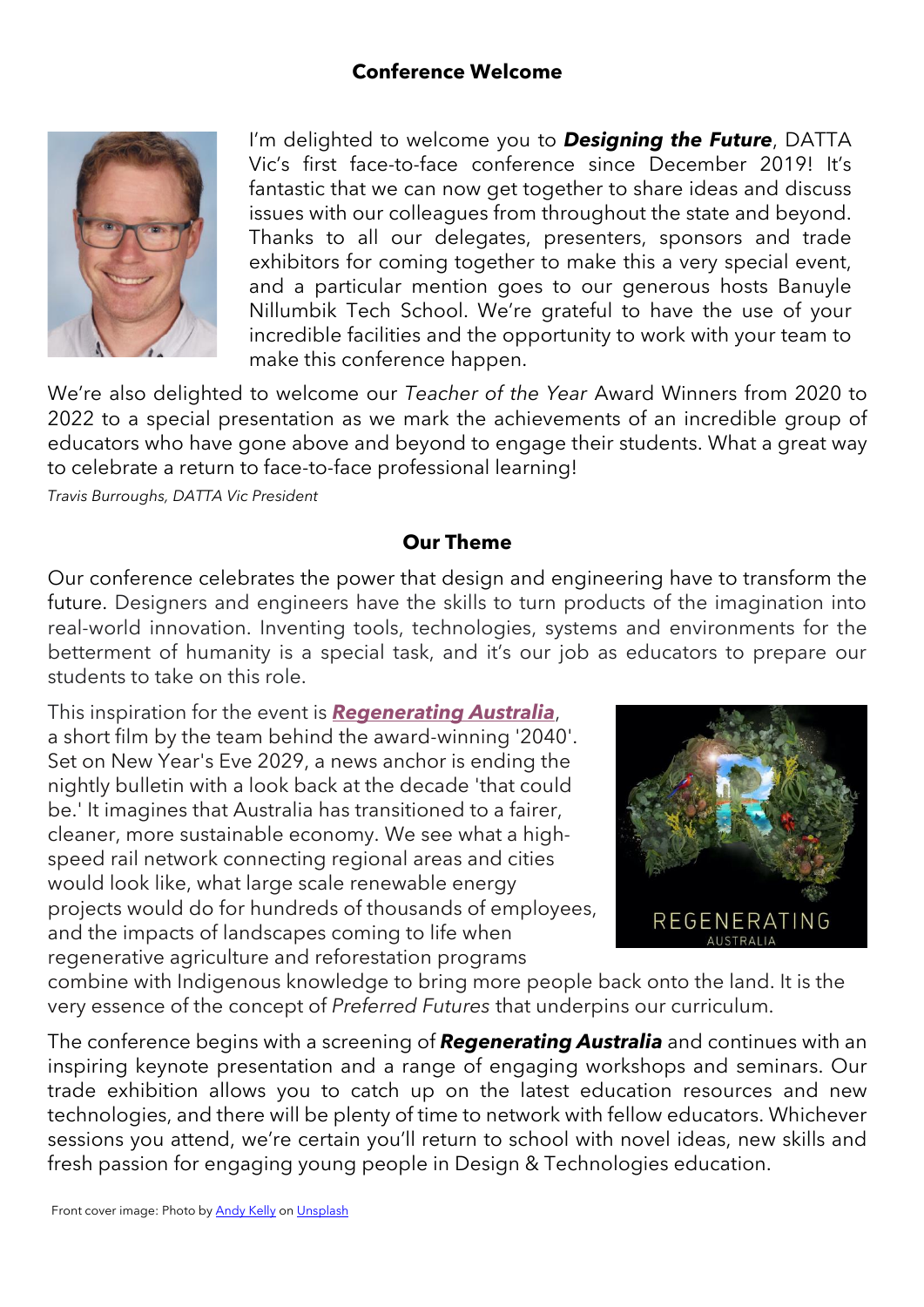## **Conference Keynote**



## **Co-Designing the Future with Local Communities**

Community resilience and infrastructure resilience are ever more important as cities prepare for and respond to multiple, intersecting shocks and stresses. This presentation describes an approach to designing technologies and infrastructures that includes local communities in developing solutions to complex environmental problems. It is based on the 'Bottom-Up Infrastructure' research program undertaken at University College London 2014-2020. Bottom-Up Infrastructure explored how community and infrastructure resilience can be better integrated through co-design.

The presentation will describe co-design projects to address the water-energy-food nexus, air quality and water pollution in London. The presentation will reflect upon the success and limitations of engaging urban communities in infrastructure design and planning, and the potential for new approaches to design and technology to widen access to knowledge and education.

For more information about the research - <https://www.bottomupinfrastructure.org/>

Professor Sarah Bell is the City of Melbourne Chair in Urban Resilience and Innovation at the Melbourne Centre for Cities at the University of Melbourne. Her research addresses urban resilience and community engagement with infrastructure, with a special interest in urban water systems. Her scholarly work draws on the social sciences to better understand how people, technologies and nature interact to create urban systems. Sarah is a Chartered Engineer, and Fellow of Engineers Australia, the Institution of Civil Engineers (UK) and Chartered Institute of Water and Environmental Management (UK). Her latest book 'Co-Designing Infrastructures' will be published open-access by UCL Press in 2022.

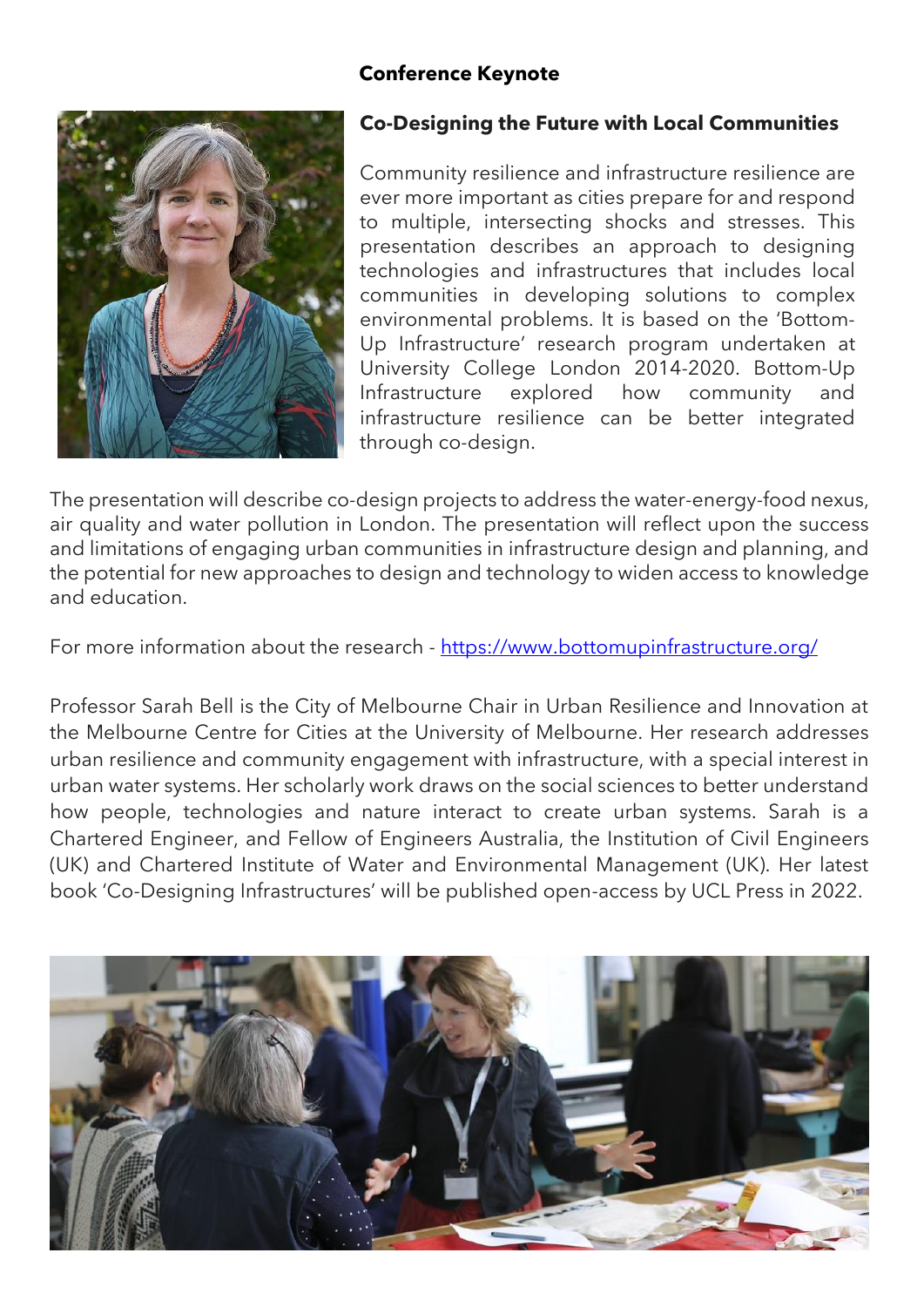## **Conference Timetable**

| 8am - 9am                                                                                         | Registration and trade exhibition                                                                                                                  |                                                                                                                           |                                                                                                      |                                                                                                                      |                                                                                                                                             |
|---------------------------------------------------------------------------------------------------|----------------------------------------------------------------------------------------------------------------------------------------------------|---------------------------------------------------------------------------------------------------------------------------|------------------------------------------------------------------------------------------------------|----------------------------------------------------------------------------------------------------------------------|---------------------------------------------------------------------------------------------------------------------------------------------|
| 9am                                                                                               | President's welcome from Travis Burroughs in the Main Lecture Theatre                                                                              |                                                                                                                           |                                                                                                      |                                                                                                                      |                                                                                                                                             |
| 9.10am                                                                                            | Regenerating Australia showing in the Main Lecture Theatre                                                                                         |                                                                                                                           |                                                                                                      |                                                                                                                      |                                                                                                                                             |
| <b>9.30am</b>                                                                                     | Keynote presentation by Professor Sarah Bell in the Main Lecture Theatre                                                                           |                                                                                                                           |                                                                                                      |                                                                                                                      |                                                                                                                                             |
| 10.30am                                                                                           | Morning tea                                                                                                                                        |                                                                                                                           |                                                                                                      |                                                                                                                      |                                                                                                                                             |
| 11am                                                                                              | Workshop stream 1                                                                                                                                  |                                                                                                                           |                                                                                                      |                                                                                                                      |                                                                                                                                             |
| <b>WORKSHOP1</b><br>The Future is<br>Speculative by<br>Peter Murphy<br><b>Room 131</b>            | <b>WORKSHOP 2</b><br><b>Room 121</b><br>Whole-school<br>Plastic Recycling<br>- Anyone Can<br>Do It! Plastics by<br>Jesse Mallen<br><b>Room 121</b> | <b>WORKSHOP 3</b><br>Introduction to<br>Millinery by<br>Angela Rando<br><b>Room 122</b>                                   | <b>WORKSHOP 4</b><br>Catholic Schools<br>go MAD for<br>STEM! by<br>Shelley Waldon<br><b>Room 113</b> | <b>WORKSHOP 5</b><br>Engaging with<br>Industry for VCE<br>Systems<br>Engineering by<br>Veena Nair<br><b>Room 128</b> | <b>WORKSHOP 6</b><br>PART <sub>1</sub><br>Stories in Silver -<br>Jewellery<br>Making<br>Masterclass with<br>Sarah Kellet<br><b>Room 104</b> |
| 12 noon<br>Lunch                                                                                  |                                                                                                                                                    |                                                                                                                           |                                                                                                      |                                                                                                                      |                                                                                                                                             |
| Teacher of the Year Awards in Room 131 Small Lecture Theatre<br>1pm                               |                                                                                                                                                    |                                                                                                                           |                                                                                                      |                                                                                                                      |                                                                                                                                             |
| 1.30pm<br>Workshop stream 2                                                                       |                                                                                                                                                    |                                                                                                                           |                                                                                                      |                                                                                                                      |                                                                                                                                             |
| <b>WORKSHOP 7</b><br>Robot<br>Wrangling with<br>The VEX Alumni<br>Association<br><b>Room 131</b>  | <b>WORKSHOP 8</b><br>VR & AR in the<br>Classroom by<br>Norman Burke<br><b>Room 121</b>                                                             | <b>WORKSHOP 9</b><br><b>Room 122</b><br>Protective Moto<br>Gear by Banyule<br>Nillumbik Tech<br>School<br><b>Room 122</b> | <b>WORKSHOP 10</b><br>Introduction to<br>Micro:bit<br>by Anthony<br>Gasson<br><b>Room 113</b>        | <b>WORKSHOP 11</b><br><b>PART1</b><br><b>Getting Started</b><br>with Arduino by<br>Pat McMahon<br><b>Room 128</b>    | <b>WORKSHOP 6</b><br><b>PART 2</b><br>Stories in Silver -<br>Jewellery<br>Making<br>Masterclass with<br>Sarah Kellet<br><b>Room 104</b>     |
| Workshop stream 3<br>2.30pm                                                                       |                                                                                                                                                    |                                                                                                                           |                                                                                                      |                                                                                                                      |                                                                                                                                             |
| <b>WORKSHOP 12</b><br>Robot<br>Wrangling with<br>the VEX Alumni<br>Association<br><b>Room 131</b> | <b>WORKSHOP 13</b><br>Rethink<br>Recycling with<br>Mat Card<br><b>Room 121</b>                                                                     | <b>WORKSHOP 14</b><br>Redesigning<br>Waste - Pocket<br>Politics by<br>Melanie Read<br><b>Room 122</b>                     | <b>WORKSHOP 15</b><br>Smart Cities by<br>Whittlesea Tech<br>School<br><b>Room 113</b>                | <b>WORKSHOP 11</b><br><b>PART 2</b>                                                                                  | <b>WORKSHOP 6</b><br><b>PART 3</b>                                                                                                          |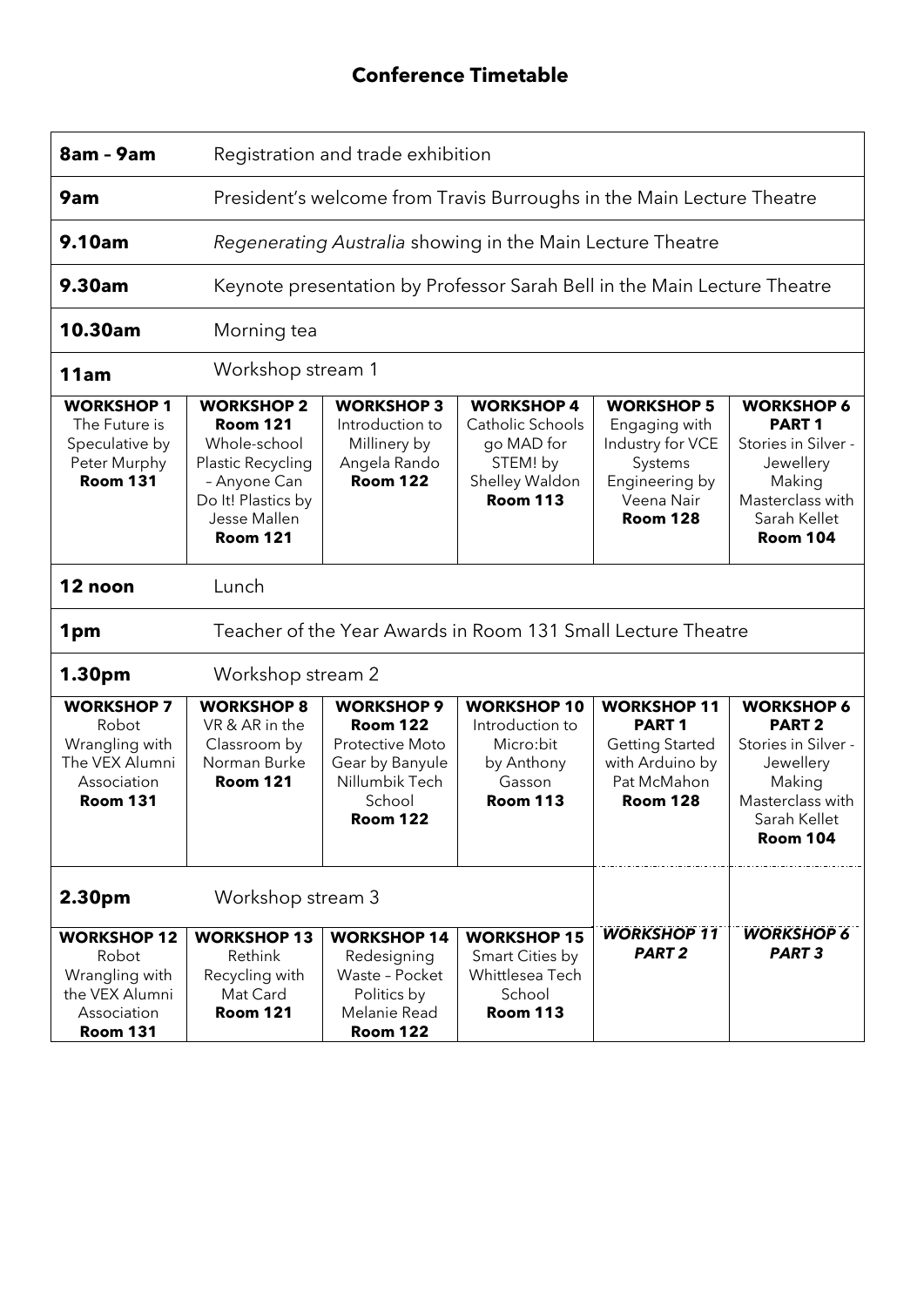## Conference Map

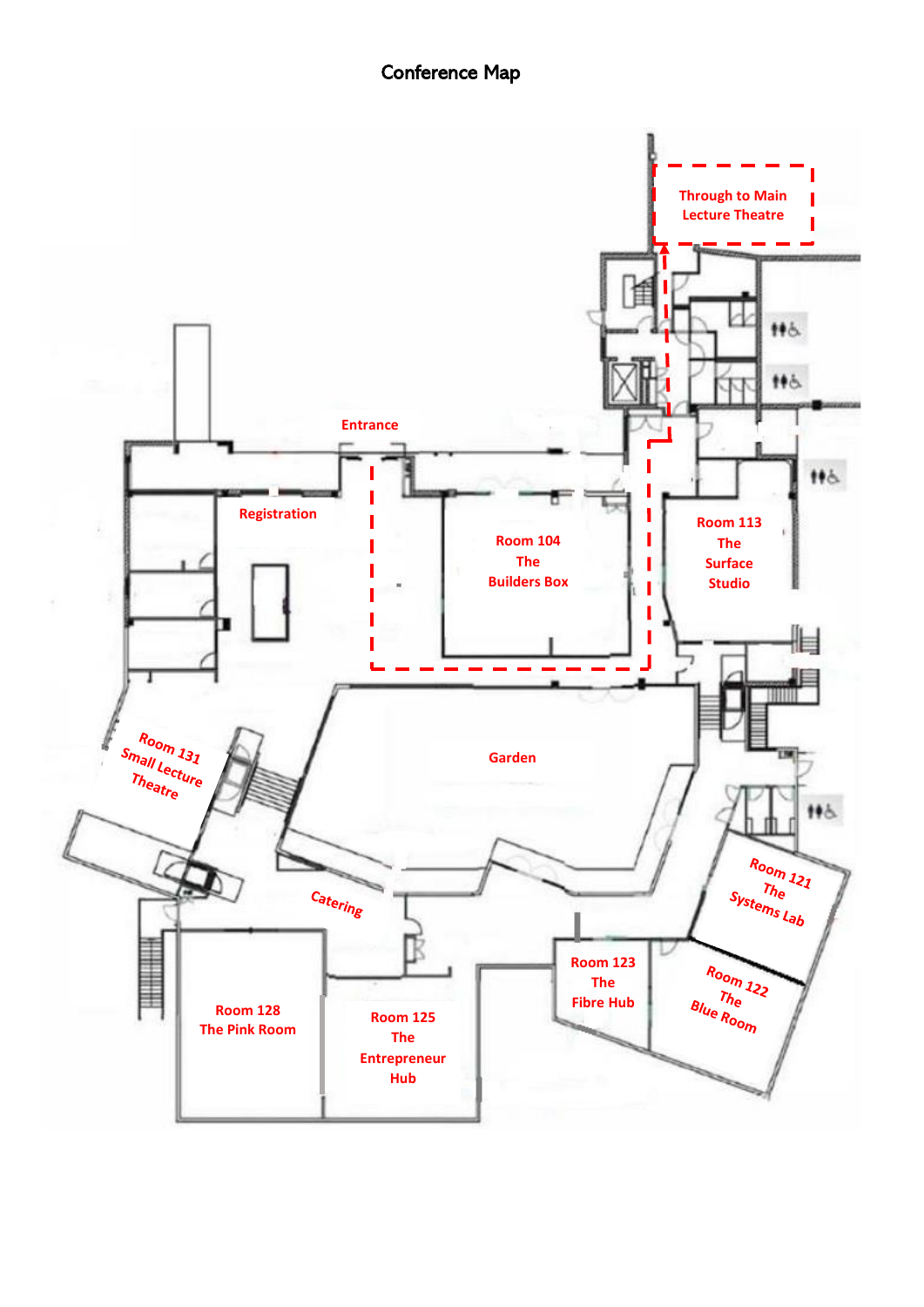## Workshop Descriptions – Stream 1

#### **Workshop 1 – The Future is Speculative by Peter Murphy**

What is Speculative Design, and could it be the future of Design and Technologies education? Explore this progressive and dynamic field of design education with Peter Murphy and consider how it could be used to engage and empower your students to tackle complex global problems in ways that will help them to build resilience and work towards creating a preferred future for all.

*Peter trained and worked as a designer in Glasgow before moving into design education in Victorian schools. He served for 5 years as state and then national president of Design and Technologies Teachers' Associations and in between other design education projects he currently trains Technologies and STEM teachers and Industrial Designers at a number of Australian Universities including La Trobe, SCU, ACU and RMIT.*

#### **Workshop 2 - Getting Started with Precious Plastics by Jesse Mallen**

"Precious Plastic is a cool movement, and maybe some schools can build their own workshop, but mine certainly cannot!" This workshop will allow participants to explore a new resource kit which has been purpose-made for Victorian Design and Technologies teachers, to apply a Precious-Plastic-style recycling setup into any school. The resource includes technical recommendations, communication assets, and suggestions for peripheral systems like collection and storage. Workshop lesson activities flowing from this system that might work well for your school context.

*Jesse Mallen Jesse has just completed his double degree at RMIT university in Sustainable Systems Engineering and* Industrial Design. The highlights of this degree have included learning full LifeCycle Analysis (LCA), creating an electric motorcycle, and creating an experience design to change minds about the green energy transition. Jesse commenced his capstone project while working with Precious Plastic Melbourne, aiming to create scalable systemic solutions to the systemic *problems facing our waste management sector.*

#### **Workshop 3 - Introduction to Millinery by Angela Rando**

Join Angela Rando in this hands-on professional learning workshop for teachers. She will offer participants a practical introduction to the craft of millinery, demonstrating the skills used in the design and production of headwear, as well as in the development of unique fashion and textile designs.

*Angela Rando is a secondary school teacher with over 19 years of experience working with students in Years 7 to 12. She is an experienced VET fashion trainer, delivering the Certificates II and III VET Applied Fashion and Design Technology at Ripponlea Institute. Angela is currently the Creative Arts Co-Ordinator at OLSH Bentleigh and is always looking to improve and enhance textiles teaching.*

#### **Workshop 4 – Catholic Schools go MAD for STEM! by Shelley Waldon**

The annual STEM MAD Showcase is designed to acknowledge and promote STEM learning initiatives that address realworld problems and demonstrate how students in Catholic schools take action that matters. Student teams from Primary and Secondary Schools are invited to design a product, service or innovation to Make a Difference (MAD) to others or the environment. Join Shelley Waldon to explore inspiring examples of creative problem solving and user-centred design from past shows.

*Shelley Waldon is Science and STEM Lead with Catholic Education Melbourne.*

#### **Workshop 5 – Engaging with Industry for VCE Systems Enginering by Veena Nair**

Viewbank College student Sophia Kiriakidis is one of students exhibiting their VCE Systems Engineering project in this year's Top Designs exhibition. Her work is a *Remote-Controlled Kicking Paddle Holder for Martial Arts*, but her process of creating this project was enriched thanks to her school's commitment to working with external partners. Sophia collaborated with Linak, a local engineering company who produce electric linear actuator solutions. Join her teacher Veena Nair to hear how engaging with industry or academic partners offers VCE students the unique chance to engage in real-world problem solving.

*Veena Nair is the Technology Domain Leader and STEAM Project leader at Viewbank College. She is committed to developing partnerships with industry and academia, establishing a successful STEAM Futures conference at Viewbank* college and initiating the STEAM Club, in which 150+ students regularly participate. She is also involved in the Young Person's Plan for the Planet program, and through this, Viewbank have developed close partnerships with low SES schools in Mumbai, allowing staff and students to support these institutions to develop their own social enterprises in their *communities.*

#### **Workshop 6 (Runs over 3 sessions) - Stories in Silver Jewellery Making Masterclass with Sarah Kellet**

In this hands-on workshop, you'll learn how to make a piece of silver jewellery, but through the process, you'll also explore your relationship with the environment and the different connections in your lives that shape you. You will learn how to use saw frames to cut and saw-pierce the sterling silver, hand files to add definition and add emery paper finishes to the metal. Participants will also use different pliers to turn-up rings and hand make a catch for the back of the pendants.

*Sarah Kellett is a second-generation goldsmith learning the tried-and-true practices of handmaking timeless jewellery from her father Graeme Kellett. She is a member of 'The Gold and Silversmiths Guild of Australia' and has a Bachelor of Education (Visual Arts) from Melbourne University.*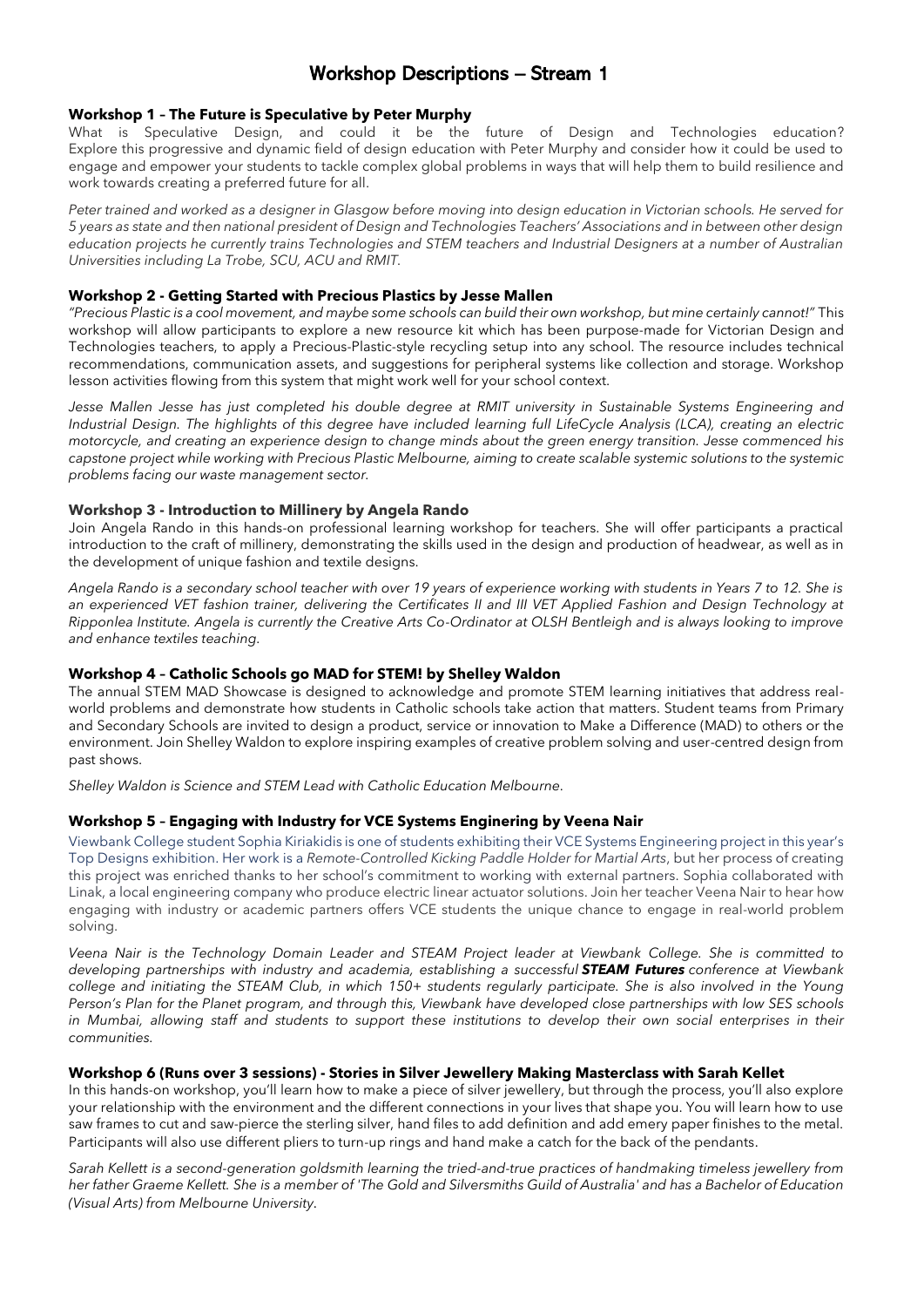## Workshop Descriptions – Stream 2

#### **Workshop 7 – Robot Wrangling with the VEX Alumni Association**

Interested in finding out more about robotics? Join this drop-in session hosted by members of the VEX Alumni Association. You'll get the chance to try out building, designing, coding and competing with VEX robotics, and discuss aligning programs with the D&T curriculum. Suitable for beginners and veterans alike, this is a great opportunity to learn new skills, gain ideas and network with colleagues from throughout Victoria.

#### **Workshop 8 – VR & AR in the Classroom with Norman Burke**

St Leonard's College has been repeatedly recognised as one of the top performing, most innovative schools in Australia. Their award-winning STEM program provides students with world-class digital and 3D printing facilities to open their mind to powerful design thinking. Join Norman Burke as he introduces participants to the VR and AR projects he runs for students at St. Leonard's College as part of their innovative approach to STEM learning.

*Norman Burke is a teacher at St. Leonard's College.* 

#### **Workshop 9 – Creative Moto Gear by Banyule Nillumbik Tech School**

Join Whittlesea Tech School for an introduction to their *Creative Moto Gear* program, where students take on the role of material scientists employed by the Institute of Frontier Materials (IFM) to design protective motorcycle gear for Melbourne's leading urban riding store Moto, EST. This clothing range features innovative designs for male and female motorbike riders in urban environments, so is a great opportunity to engage Textiles students in STEM, creative problem solving and user-centred design.

*The Banyule Nillumbik Tech School is part of the Victorian government Tech Schools initiative to move school*  education into the future. We develop and run specialist STEAM programs and activities that help prepare local *students for the challenges of the future and the changing nature of work. Our programs are designed in partnership with community, industry and schools in response to key challenges facing the local community.*

#### **Workshop 10 - Introduction to the Micro:bit with Anthony Gasson**

Micro:bit is a pocket-sized computer containing a micro-controller and the ability to connect to a range of components such as lights, speakers, and servos. This session is designed for the beginner and is an introduction to how the fundamentals of computer programming can be combined with micro-controllers, to create interactive electronic and electro-mechanical applications.

*Anthony is a Technologies Teacher who is passionate about engaging students with hands-on practical activities. From Automotive to Metalworking, and Robotics to Systems Engineering, he has worked with his classes to improve their confidence in problem-solving and encouraged them to push their skills to the next level. Anthony is currently the Learning Technologist with Banyule Nillumbik Tech School.*

#### **Workshop 11 (Runs over 2 sessions) - Getting Started with Arduino – the Simple Way**

This masterclass will introduce participants to Arduino – an open-source electronics platform, where single-board microcontrollers and kits are used to build digital devices. Pat McMahon will take you through a range of projects, including LEDs, push-button switches, sounders, potentiometers, and ultra-sonic sensors. You'll discuss the applications for this technology in the classroom and identify new ways to engage your students in STEM. **PLEASE BRING YOUR LAPTOP – A SOFTWARE LINK WILL BE EMAILED TO PARTICIPANTS PRIOR TO THE SESSION**

*After 50 years of teaching, Pat McMahon has retired, but remains committed to helping Technologies teachers achieve excellence in the classroom. Throughout his career, he has helped over 3,000 students build microcontroller projects, and has run workshops for over 1000 teachers. Pat has been fortunate to have shown his students work overseas and has received various International, Australian State and Territory awards. In 2018, he was awarded an Honorary Lifetime Membership of DATTA Vic in recognition for his outstanding service to the Technologies learning area.*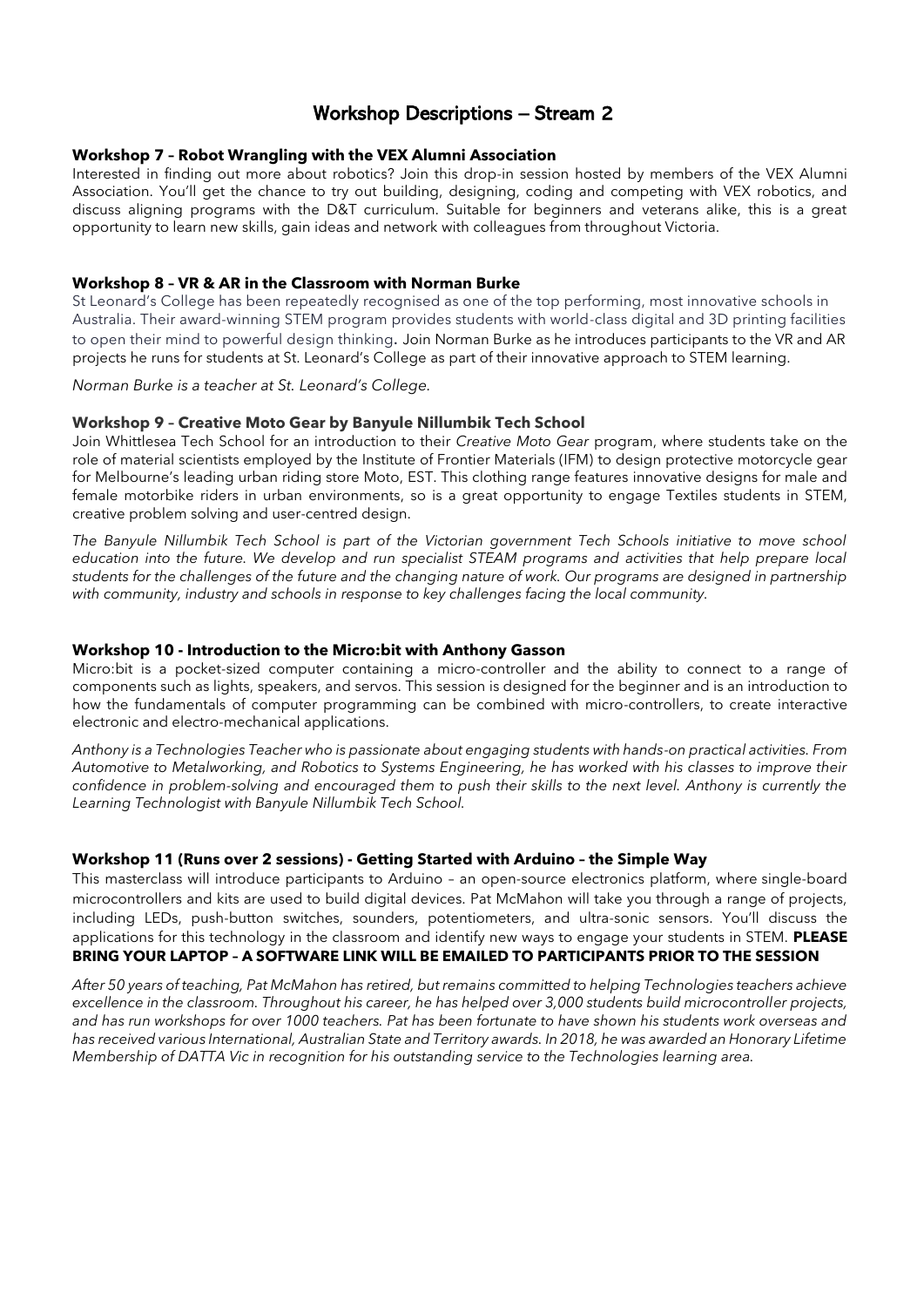## Workshop Descriptions – Stream 3

#### **Workshop 12 - Robot Wrangling with the VEX Alumni Association**

Interested in finding out more about robotics? Join this drop-in session hosted by members of the VEX Alumni Association. You'll get the chance to try out building, designing, coding and competing with VEX robotics, and discuss aligning programs with the D&T curriculum. Suitable for beginners and veterans alike, this is a great opportunity to learn new skills, gain ideas and network with colleagues from throughout Victoria.

#### **Workshop 13 - Rethink Recycling with Matt Card**

Rethink Recycling is a Co-Op educating Australians not only why, but how to reduce single use plastic consumption *and remanufacture it. They partner with communities and businesses to create meaningful products from 'waste'* plastic, rescuing bottle lids and other hard-to-recycle small plastics from landfill diverting reliance on imported virgin plastics and saving this valuable resource from local landfills and our oceans. They are currently developing a new program for schools and the greater community focusing on the plastic waste crisis and building a circular economy *to remake Australia.*

Founded by Matthew Card as a reaction to the lack of readily-available recycled raw materials for makers, Rethink Recycling Co-op has grown to be a collaboration of community members and organisations aiming to drive national *change in the waste and sustainability sectors.*

#### **Workshop 14 – Redesigning Waste – Pocket Politics by Melanie Read, Future Archive**

The concept of gendered pocket disparity is one that many women are familiar with and roll their eyes at, but why is it accepted? This workshop delivered by Melanie Read will explore the most loved and loathed pocket designs, and participants will learn techniques to create a "pocket intervention" using reclaimed, discarded fabrics and materials.

[Future Archive](https://rmit.fashionandtextiles.design/2021/melanie-read) is *an ongoing research-based design project of RMIT BA Fashion (Design) (Honours) student Melanie Read. Future Archive understands and critiques contemporary consumer culture through the act of archiving discarded material items and exploring systems of reassigning value and sentimentality to items otherwise deemed as waste.*

#### **Workshop 15 - Smart Cities by Whittlesea Tech School**

Smart Cities is a multi-level Internet of Things program delivered by Whittlesea Tech School in collaboration with the City of Whittlesea Council. It shows students how to build sensors that will make cities both smart and ecosensitive. Using a Raspberry Pi, they create and program their own sensor for their backyard and finally help to deploy real-world sensors using The Things Network (TTN) to help solve problems such as flooding, water for River Red Gum tree health, local food production, stormwater pollution and smart rainwater tanks.

*Whittlesea Tech School (WTS) is part of a 10-school initiative by the State Government, which is focused on developing critical STEM skills in Victorian secondary students. Located on the Melbourne Polytechnic Epping Campus, the facility functions as an innovative learning hub, connecting 10,000 secondary students from 14 schools in the region to a technology-rich and industry-focused learning framework to prepare them for the jobs of the future.*